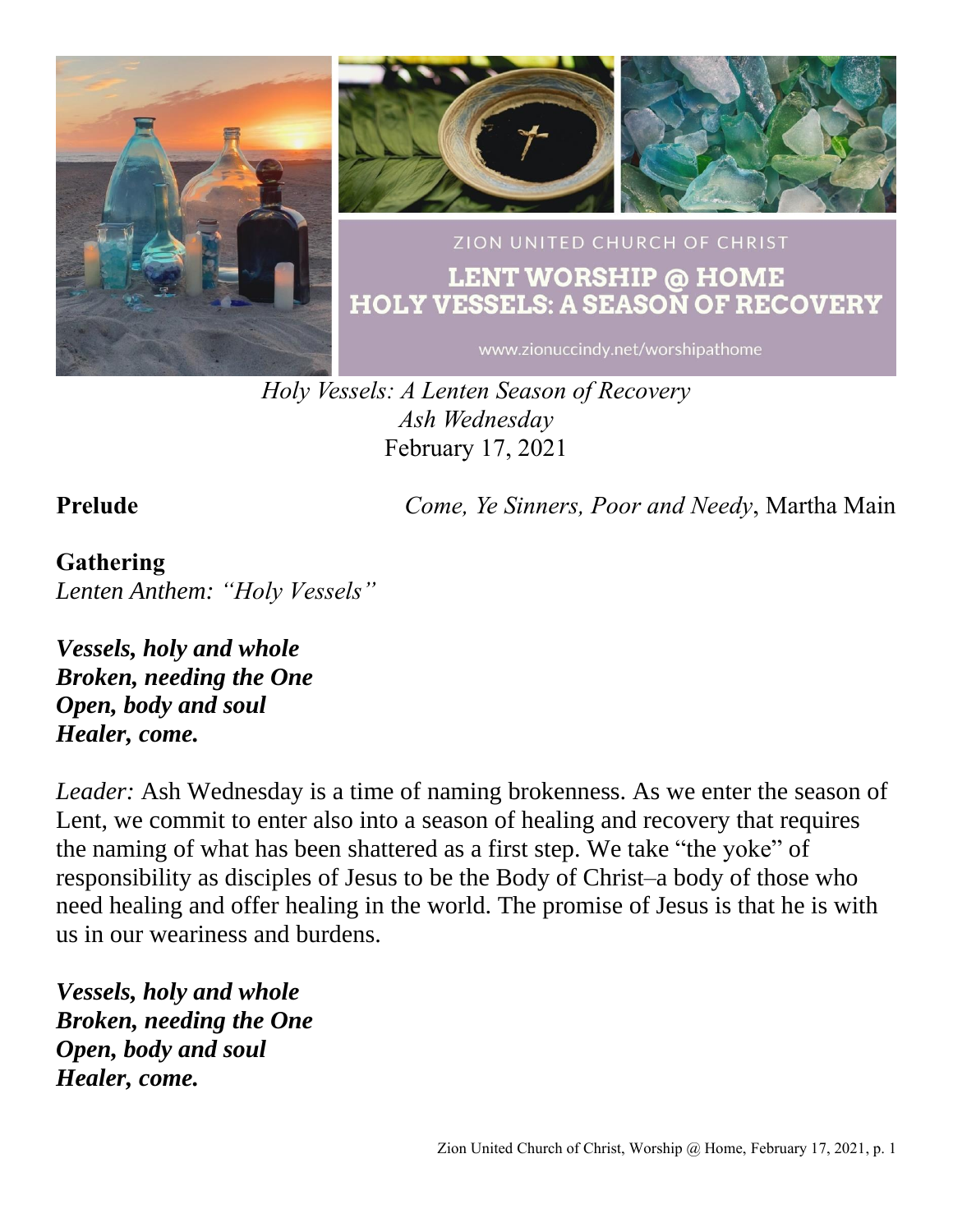### **We Confess Our Sins**

*Leader:* We will be living with stories of Jesus' healing in the Gospel of Matthew in this Lent season. We will see how Jesus encouraged people to open up about their lives as part of the healing process–no matter how broken. Ash Wednesday developed as a doorway to speaking the truth of our lives, a time to lay the brokenness of life before God.

Let us pray: Merciful God, we have lived a year of Lent. In the midst of it all we have seen love shine through at times but as we look back in this moment, it feels like a year of shattered dreams and shattered peace. We are discouraged. Even though so much feels out of our control, we also see the ways our own faults and failures to love each other fully, to care for the least, to honor your creation, to stand for what is right and good, have contributed to the shattering.

And so we come to you in pieces. Fragments, broken shells of our past selves. As we walk along the shores of Uncertainty and Pain, we ask that you meet us here.

Help us, Healer. Show us our strength. Forgive our inertia. Move us to move one step at a time toward greater care. In this silence, we sense and acknowledge our yearning for wholeness.

*Silence*

*Vessels, holy and whole Broken, needing the One Open, body and soul Healer, come.*

**Assurance--**Throughout the season of Lent, we will be contemplating the symbol of broken glass–sea (or beach) glass to be specific. An unknown author has said this about the glass fragments that are collected on various shores:

*"Ordinary pieces of tableware or…soda bottles are flung into the ocean. Years pass, or decades, and then one day, there it is upon the shore: a small shard from one of those long ago discarded objects. Shifting currents have rounded its edges; abrasion has polished its surface; exposure to the sun has altered its hue. And so, when we happen upon it, here amidst the shells and seaweed, we can*'*t help but*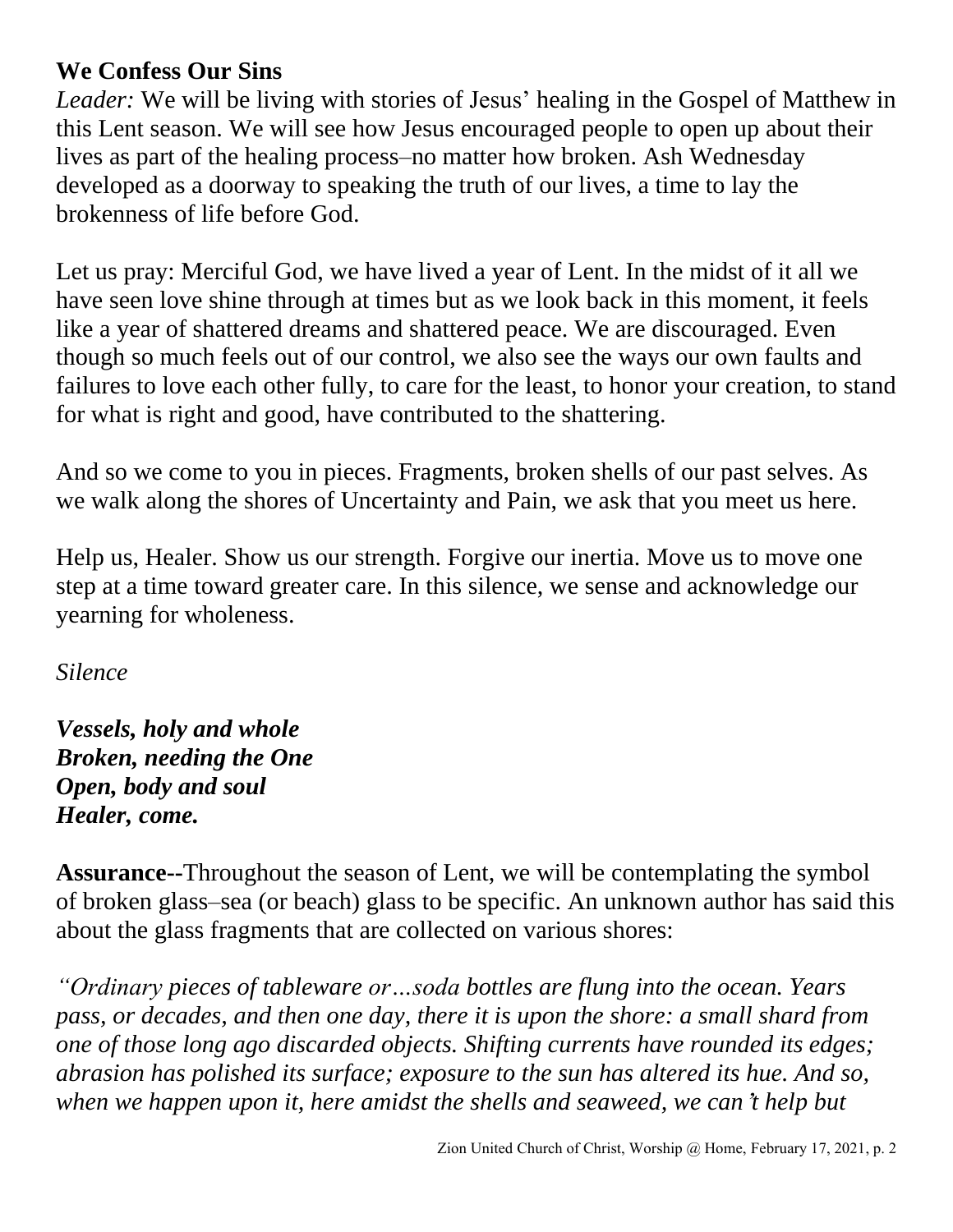*laugh with joy at what seems a miracle: this ordinary fragment of silica that time and adversity have transformed into something beautiful."*



Time and adversity… making something beautiful out of that which, once seen as ordinary and broken, is now considered a transformed and precious piece. This is the journey we undertake. Jesus attended to those considered ordinary, broken, even those deemed unworthy. No matter what, Jesus *is* the lover of our souls.

In the name of Jesus Christ, you are forgiven. Amen.

**Hymn** *What Wondrous Love Is This*, Virtual Choir

## **Contemporary Words to Ponder**

If you cannot speak of your brokenness, your brokenness will speak for you. ― **Peter Rollins**

Beautiful are those whose brokenness gives birth to transformation and wisdom. **–– John Mark Green**

Our life is full of brokenness–broken relationships, broken promises, broken expectations. How can we live with that brokenness without becoming bitter and resentful except by returning again and again to God's faithful presence in our lives.

### **–– Henri Nouwen**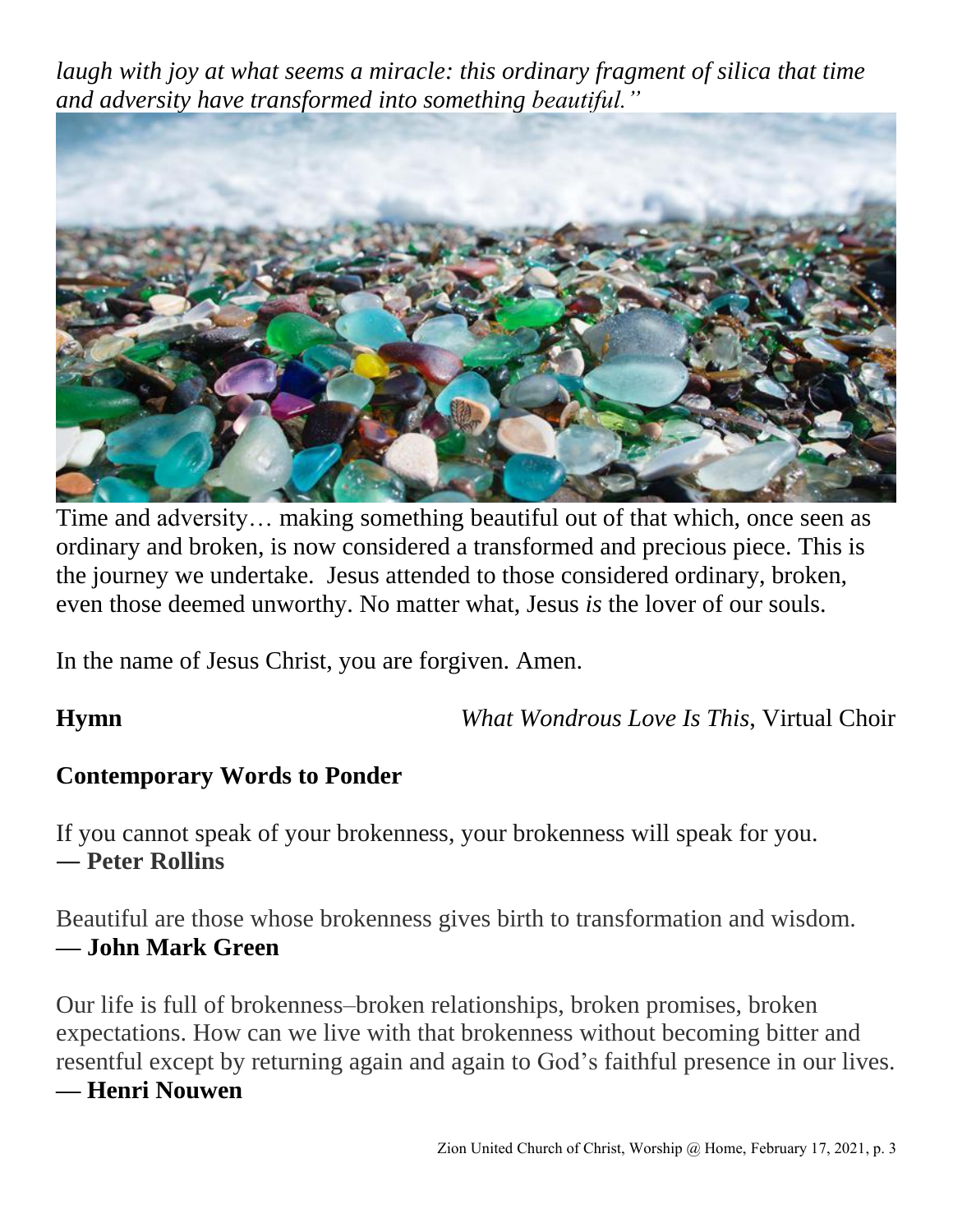### **We Hear God's Word** *Matthew 11: 28-30*

Come to me, all you that are weary and are carrying heavy burdens, and I will give you rest. Take my yoke upon you, and learn from me; for I am gentle and humble in heart, and you will find rest for your souls. For my yoke is easy, and my burden is light."

**Reflection** *A Broken Treasure*

## **We Respond to God's Word with Our Giving**

**Invitation –** May we give of ourselves as a symbol of our appreciation for receiving the mark of God's love in such beautiful and meaningful ways. As you have been given the mark of God's love, may you give in return.+

You can mail your offerings to our office. We check the mail regularly. Zion United Church of Christ 8916 E. Troy Ave. Indianapolis, IN 46239

Or, you can donate through our website through our secure PayPal button at www.zionuccindy.net/donate. Please know that PayPal receives a 2.2% processing fee and a \$0.30 transaction charge. You are able to set up reoccurring, monthly payments.

**We Give Thanks** – Creator God, may the gifts we offer today be used to share your love with all – in our church, our community, and your world. Amen.+

**Song of Preparation** *Make Us Holy, Make Us Whole*, Martha & Michael Main

*In your love, make us whole. May we rest in your compassion. Calm the lost, weary soul in the warmth of your love. May your peace fill our hearts. May we know the love of Jesus. By your grace, you console. Make us holy, make us whole.*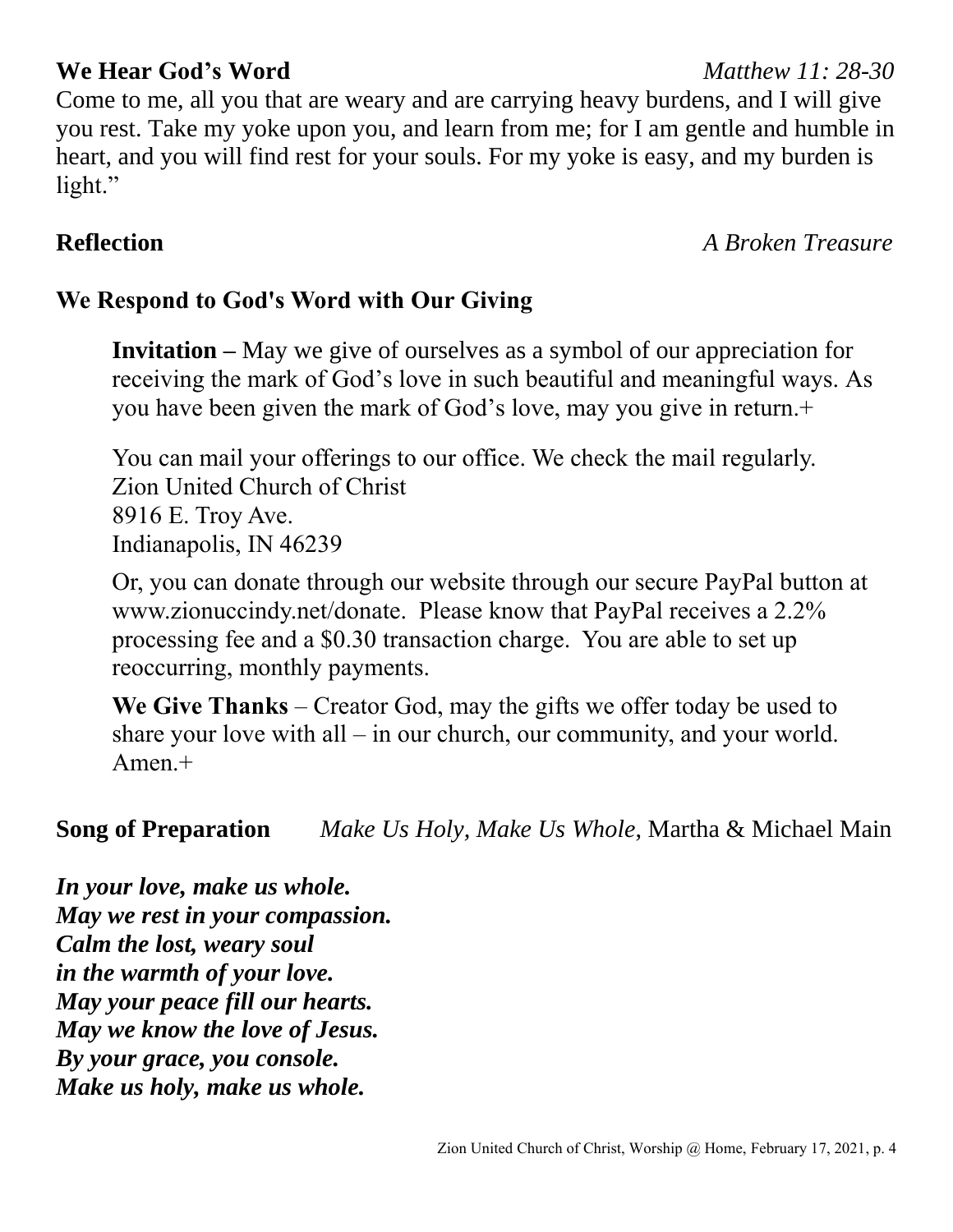## **Prayers of the People**

*Leader:* Lover of our souls, you who weeps, bleeds, cries, waits... for us and because of us, we come before you to make our petitions known. Hear our cries for healing of body, mind, and spirit. We know that already you are at work among us, showing us the way to recovery from the toxicities and grief of our time. We pray for those who are shattered by the violence of circumstances, tumbled by the forces of life, and washed up on shores, distant from all that feels whole.

God, in these moments we lift up to you the prayers of our hearts… (*A time for silent prayer)*

**The Lord's Prayer--**Our Father, who art in heaven, hallowed be thy name, thy kingdom come, thy will be done, on earth as it is in heaven. Give us this day our daily bread. And forgive us our debts, as we forgive our debtors. And lead us not into temptation, but deliver us from evil. For thine is the kingdom, and the power, and the glory, forever. Amen.

### **Ritual Action: Anointing with Ash**

*A*sh Wednesday, as the beginning of Lent, developed in the 5th - 6th centuries, and was mandated in the 11th century. Although Protestants did not maintain this ritual for the most part, it has come back during the 20th century liturgical movement as an important time for reflection in which we reclaimed this symbol and ritual of our spiritual ancestors. It plays an important role in helping us make meaning in the brokenness of our lives. This year, indeed, we are aware of the fragility of life.

Many in our congregation received a bag of ashes in their Lent @ Home Kits. Now is the time to open that bag. The dusting of ash will be plenty. If you did not receive one, you are invited to still mark yourself with a cross.

And now, mark yourself or those in your household, with an ashy, dusty sign of the cross and remember…

*From dust you came, and to dust you shall return.*